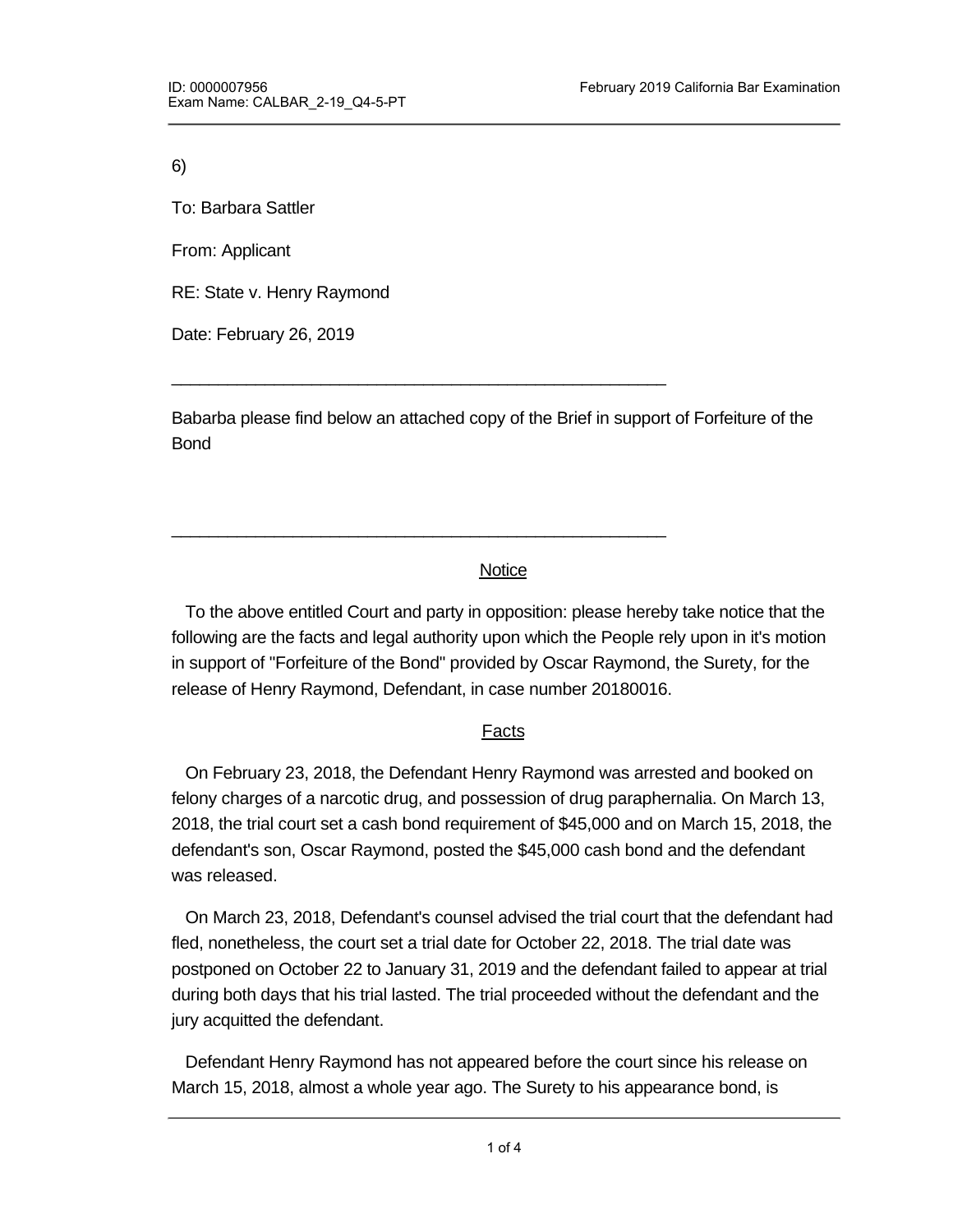defendant's son Oscar Raymond who is seeking exoneration of the bond. The Surety's sole contention is that because Defendant was acquitted at trial, that the appearance bond be exonerated. The Surety however did not make any effort to find out where his father was, nor did he make any attempts to contacts his father's counsel or Prosecutor to secure his fathers appearance at trial upon learning of his father's flight.

#### Legal Discussion

# **A. Forfeiture of the bond is appropriate because the prosecution of Defendant Henry Raymond was not terminated before trial and the defendant failed to appear at trial.**

 The Court should find that the forfeiture of the appearance bond is appropriate because Defendant's failure to appear at trial frustrates the primary purpose of an appearance bond, the Defendant's appearance at trial.

 The primary purpose of an appearance bond is to ensure the defendant's presence at the time of trial. Where a prosecution is terminated before the the trial commences, the primary purpose of the bond no longer exists, and at that point forward there is no further need for the appearance bond. As such, the Surety's liability on the bond is terminated as well. (People v. Weinberger.) Nonappearance for trial creates a presumption of forfeiture. (People v. Nationwide.)

The instant case is clearly distinguishable from Weinberger as the defendant's case in Weinberger was dismissed before trial. The court found that the defendant's flight for a mere matter of hours before dismissal and failure to appear at one pre-trial conference was not sufficient to be prejudicial to the prosecution. It was highly persuasive to the court that as there was very little need for the defendant's presence at the hearings and the dismissal occurred before trial, defendant's presence was not required and forfeiture of the appearance bond was not appropriate because the defendant's appearance was not necessary.

 Here, Defendant missed both his trial and a pre-trial conference and failed to appear before the court despite the court's direct orders to do so for a matter of 7 months. This egregious violation of court orders by failing to not appear creates a presumption for forfeiture. Furthermore, the Surety fails to provide an excuse for his father's non appearance which fails to rebut the presumption in anyway. Defendant's appearance at trial was necessary in the chance that the jury did not acquit him and he would have needed to be taken into custody immediately following trial. Such a need not only impedes justice, but would have burdened the state further as Defendant would have

become a fugitive and a manhunt would have needed to be conducted. Such an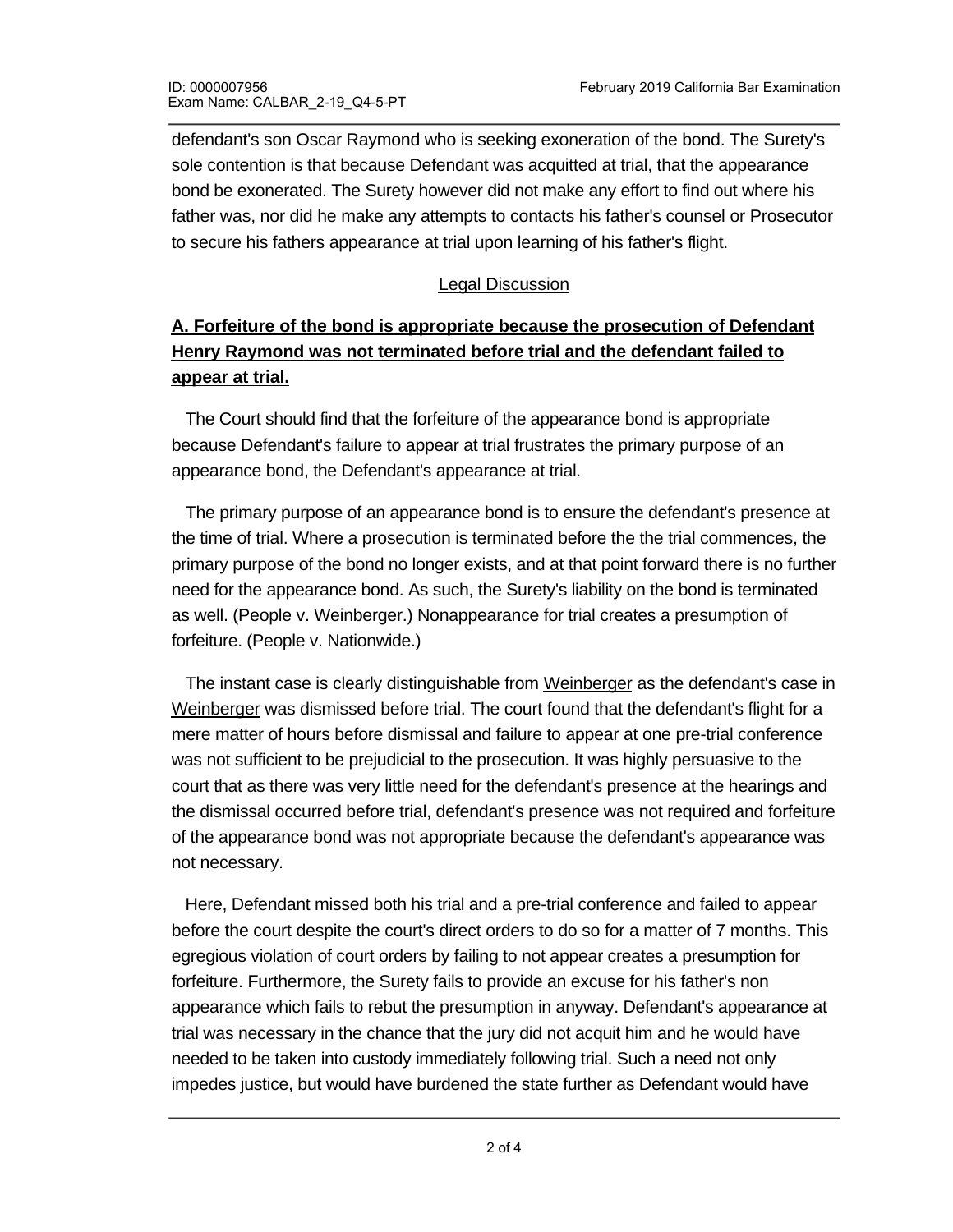become a fugitive and a manhunt would have needed to be conducted. Such an imperative need for his presence strictly required Defendant's appearance at trial. As such, Defendant's nonappearance necessitated the forfeiture of the bond the moment he failed to appear in court.

# **B. The Exoneration of the forfeiture of the Appearance Bond is not Justified as the Surety has failed to provide any justification for Defendant's failure to appear and furthermore completely failed to make an attempt to locate the Defendant.**

 Once there has been a demonstration that by failing to appear the defendant has not complied with the terms of the bond agreement, the surety bears the burden of coming forward with a request for relief from forfeiture and making a necessary showing, by competent evidence, of a legally recognized justification for the failure to appear, either because the statute mandated exoneration or because it should be exonerated in whole or in part in the sound discretion of the court. (People v. Nationwide.) Factors that Columbia courts consider include: the defendant's willfulness in violating the order to appear; whether the surety is a commercial entity; the effort and expense expended by the surety trying to locate and apprehend the defendant to insure the return of the fugitive; the costs, inconvenience and prejudice suffered by the the state by the absence of the defendant; and the public's interest in ensuring a defendant's appearance. (People v. Saintly.)

 The court in Saintly notes that it is well settled law in the jurisdiction of Columbia that a surety assumes the risk of a defendant's failure to appear and that no one but the surety has a duty to ascertain the wisdom of contracting with the defendant to post a bond that would secure his appearance in court. (Id.) In the instant case, the Surety has failed to provide any justification as to why the court should provide relief from forfeiture of the appearance bond, the Surety testified as such at the forfeiture hearing. The Surety directly testified that he did not make any effort to find out where his father was, nor did he make any attempts to contacts his father's counsel or Prosecutor to secure his fathers appearance at trial upon learning of his father's flight.While the surety was not a commercial surety, and should be given more latitude (Saintly) his blood relationship should not afford him such lattitude as he has resources such as relatives which could have helped locate his father that a commercial entity would not have. Furthermore, the court in Saintly directly states that a lack of effort by the surety to locate the defendant justifies forfeiture. (Id.) As such, the exoneration of the bond is not justified as the Surety fails to meet any factors favoring exoneration.